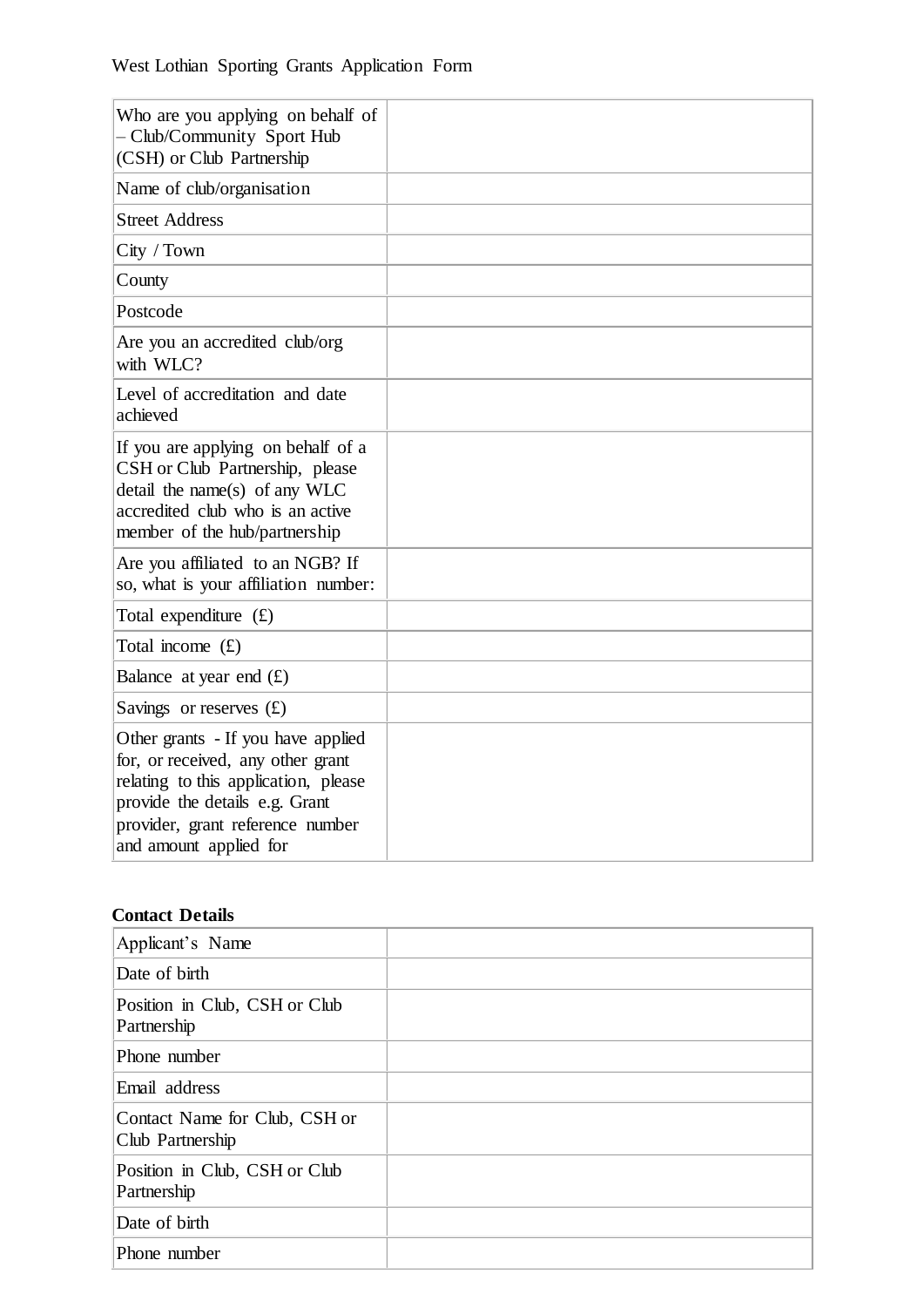| $\mathbf{F}_{\mathbf{mod}}$<br>address<br>- |  |
|---------------------------------------------|--|

## **Project/Programme Details**

| Provide a brief overview of the<br>project that will take place if you<br>receive this grant. |  |
|-----------------------------------------------------------------------------------------------|--|
| How many people in West Lothian<br>will benefit from your activity?                           |  |
| How many new members will be<br>gained (if any)?                                              |  |
| How many new volunteers will<br>there be $(if \n{any})$ ?                                     |  |

## Please select **only the most relevant** of the following area(s) to provide further information on the planned impact the project will have.

| Collaborative Working                                              |  |
|--------------------------------------------------------------------|--|
| Development of Volunteers and<br>Young Leaders                     |  |
| Enabling the Inactive to be More<br>Active                         |  |
| Planning, Governance and Profile                                   |  |
| Tackling Inequalities                                              |  |
| How will you know the<br>project/programme has been<br>successful? |  |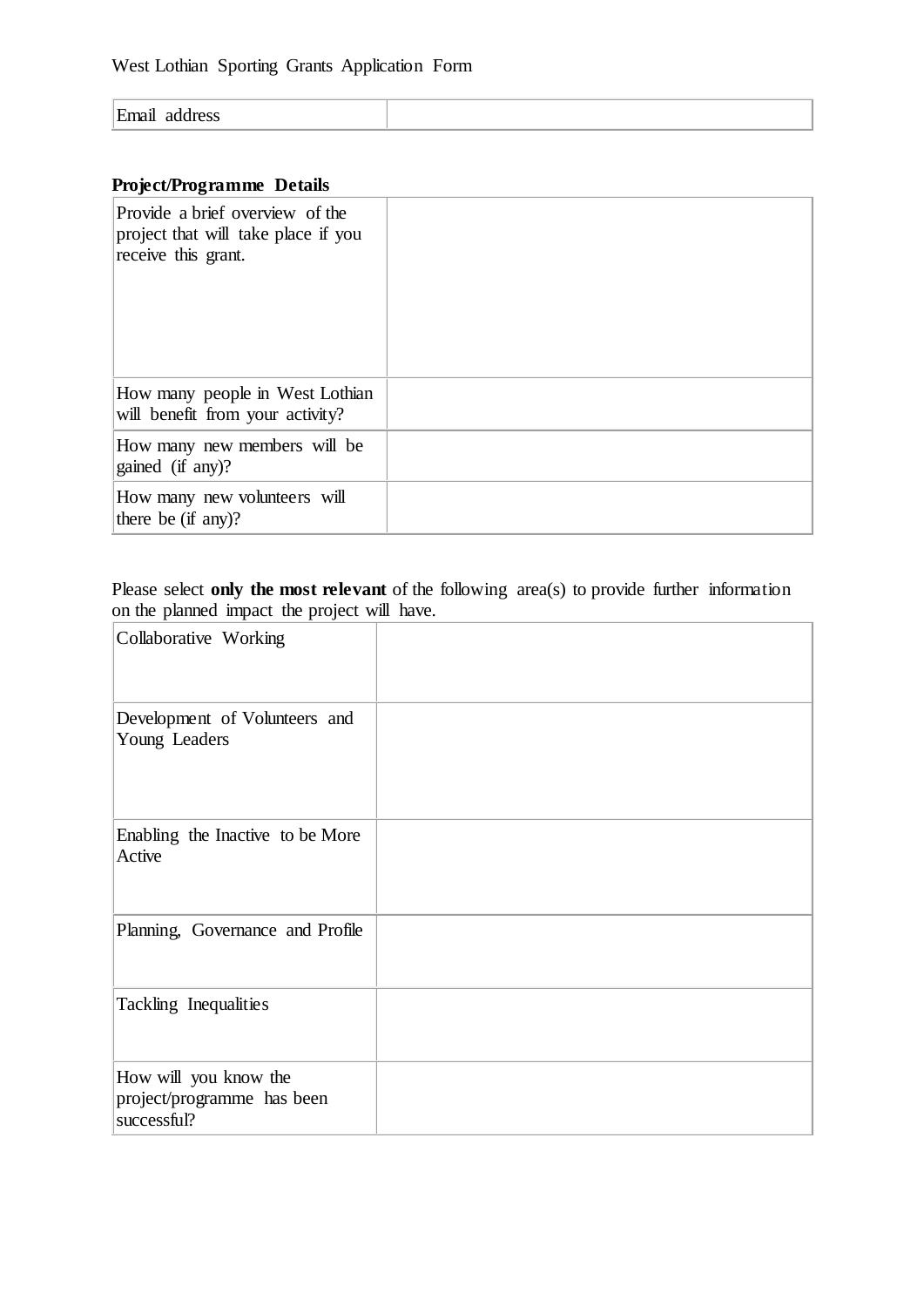#### **Finance**

| What is the total cost of the<br>project?<br>Please note that 2 quotes must be<br>submitted for equipment and<br>professional fees over £250.                                        |  |
|--------------------------------------------------------------------------------------------------------------------------------------------------------------------------------------|--|
| How much are you requesting<br>from the Sporting Grants<br>Scheme?                                                                                                                   |  |
| Does your project involve work<br>with children, young people or<br>vulnerable adults?                                                                                               |  |
| If yes, please confirm that the<br>Club, CSH clubs or Club<br>Partnership clubs have the<br>appropriate policies and PVGs in<br>place which are regularly<br>checked and adhered to. |  |

# **Application Requirements**

Please confirm the following:

| $\mu$ <sub>0</sub> $\sigma$ $\sigma$ $\mu$ $\mu$ $\mu$ $\sigma$ $\mu$ $\sigma$ $\mu$ $\sigma$ $\sigma$                                                                                          |  |
|-------------------------------------------------------------------------------------------------------------------------------------------------------------------------------------------------|--|
| The club is based in West<br>Lothian                                                                                                                                                            |  |
| The club, lead club of a CSH or<br>Club Partnership is accredited<br>with West Lothian Council                                                                                                  |  |
| A Club, CSH or Club Partnership<br>development plan is attached                                                                                                                                 |  |
| A recent bank statement is<br>submitted. If the application is<br>from a CSH or Club Partnership,<br>a bank statement from the lead<br>accredited club must be<br>submitted.                    |  |
| Please confirm that the Club,<br>CSH or Club Partnership agree to<br>provide, when requested, a<br>detailed report of how you have<br>spent the award and the impact<br>that has been achieved. |  |

Where relevant, please confirm the following:

| Two quotes have been submitted for an       |
|---------------------------------------------|
| application for non-consumable equipment or |
| professional fees                           |